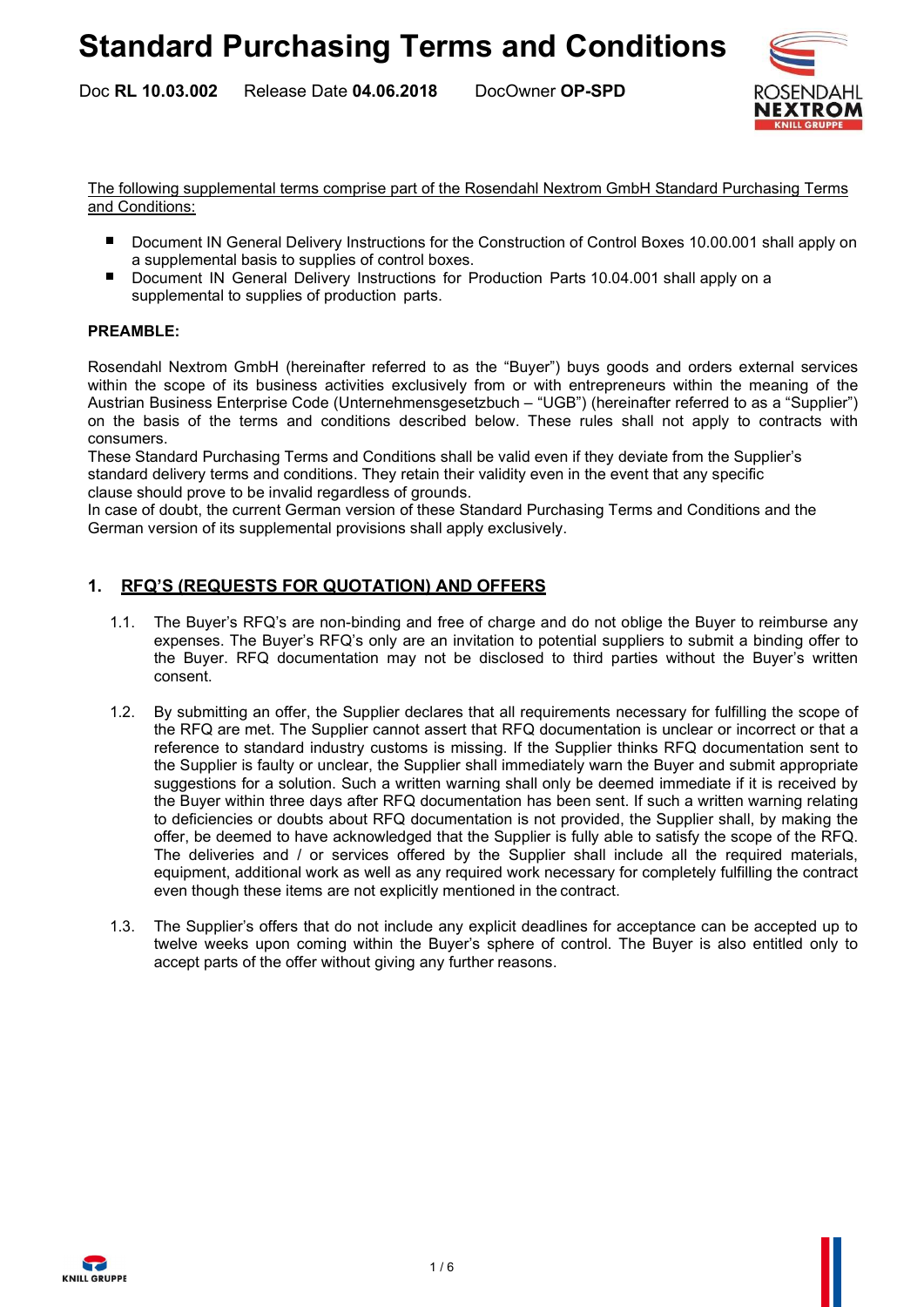# Standard Purchasing Terms and Conditions

Release Date 04.06.2018 DocOwner OP-SPD Doc RL 10.03.002



## 2. CONCLUDING THE CONTRACT:

- 2.1. Legally binding contracts shall only be deemed concluded once the Buyer has sent the order concerned to the Supplier. For such purposes, orders that are transmitted electronically (e.g. by email or fax) are also valid.
- 2.2. The conclusion of any contract and/or declaration must be in writing to become legally effective. This also applies to any waiver of this written form requirement. Verbal side agreements won't be accepted.
- 2.3. To the extent not otherwise agreed, all the orders made by the Buyer shall be accepted immediately and acknowledged within three working days by means of a written binding acknowledgement of order.
- 2.4. If declarations are received by the Buyer outside of normal business hours, they shall be deemed to have been received upon the commencement of the next business day. Business hours are Monday to Thursday 07.00 to 15.00 and Friday from 07.00 to 11.30.
- 2.5. To the extent not otherwise agreed in writing, the Supplier shall provide an advance payment bond that conforms to the Buyer's guidelines in cases where an advance payment in excess of  $\epsilon$  15,000.00 is agreed upon conclusion of a contract.

#### 3. ASSIGNING COMMERCIAL OBLIGATIONS:

3.1. The Supplier shall personally fulfil the contractual obligations. Assignment to sub-contractors shall only be permitted with the Buyer's written consent. The foregoing does not apply to the purchase of essential input materials and/or standard or special parts.

#### 4. PRICES:

- 4.1. Prices agreed between the contracting parties expressly and in writing shall apply exclusively. These prices are fixed prices that remain valid until the complete conclusion of the transaction concerned. In case of doubt (in particular if a contract contains no specific terms regarding pricing), the prices stated in the Supplier's offer shall be applicable, including overtime and customary packaging, delivery to the destination, at the Supplier's costs and expenses and risk, including duties on the revenue, excluding the turnover tax but including all the other taxes and duties accruing to the Supplier.
- 4.2. Invoicing shall be done as agreed. In this context, the Supplier agrees to present an invoice corresponding to the respective Austrian Value Added Tax Act (Umsatzsteuergesetz – "UStG"). To the extent not otherwise agreed, invoices shall not be presented until the services have been provided completely and include a fourteen day period of payment starting on the date indicated on the Buyer's date stamp.
- 4.3. The SUPPLIER guarantees to the BUYER that it shall supply the BUYER with all required spare and wearing parts or suitable successor models without impairment of the functional, operational or process requirements for the CONTRACTUAL GOODS/SERVICES at market prices and customary delivery times for a minimum of 15 years after acceptance of the overall installation to the end customer.

## 5. DELIVERY/SERVICE:

5.1. Deliveries shall be furnished according to the Incoterms 2010 in the version applicable at the moment the order is placed, namely DAP (place of destination named by the Buyer) or, if the Supplier is in default, DAP (place of destination of the end customer). The Supplier shall ensure customary packaging. Shipping and packaging costs as well as the costs for a possible transport insurance shall be borne by the Supplier.

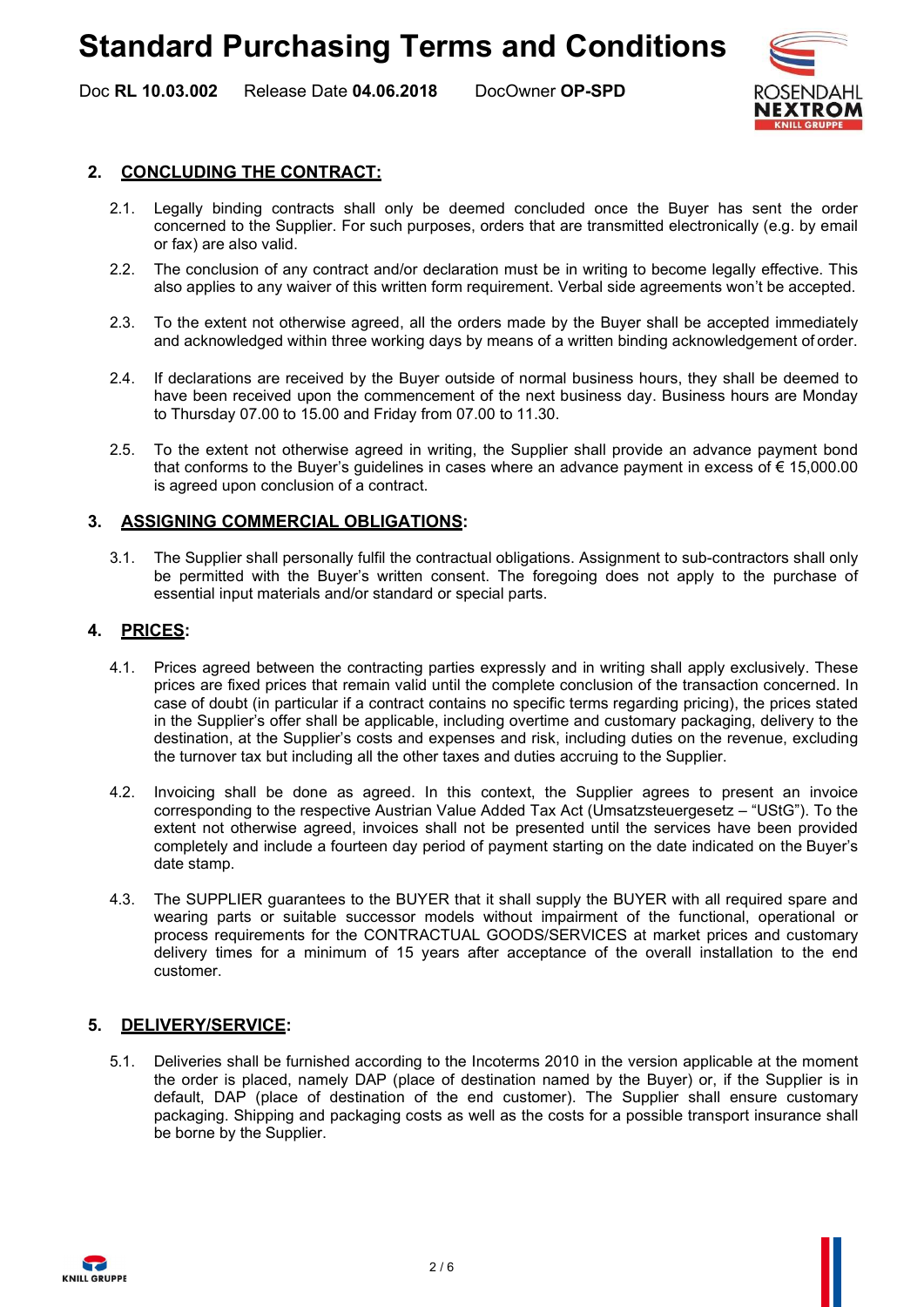Release Date 04.06.2018 DocOwner OP-SPD Doc RL 10.03.002



5.2. Adequate shipping documentation, in particular exact information on the contents, and the article numbers and the Buyer's order number, shall be enclosed with all the deliveries; otherwise the Buyer is entitled to refuse acceptance of supplies of goods/services without falling into default of acceptance. This applies in like manner to handling complaints. The exact item number with the clear and unequivocal name, article number and individual weights shall also be stated on the delivery note. Depending on the model, deliveries/services shall have CE marking or a Declaration of Conformity/Supplier Declaration. Before delivery customs tariff numbers and declarations of origin or long-term supplier declarations shall be provided.

In the event of a failure to comply with this obligation, the Supplier shall pay lump-sum damages to Buyer in the amount of  $\epsilon$  70.00 for each incorrect delivery – without prejudice to the Buyer's ability to assert a claim for additional damages.

5.3. The Supplier warrants the Supplier's deliveries conform to the provisions of Regulation (EC) No 1907/2006 of the European Parliament and of the Council of 18 December 2006 concerning the Registration, Evaluation, Authorisation and Restriction of Chemicals (REACH). Above all, the Supplier warrants that substances contained in the products delivered by the Supplier are pre-registered or have been registered upon expiry of the transitional periods as far as this is required by the provisions of the REACH Regulation and that adequate MSDS (Material Safety Data Sheets) conforming to the provisions of the REACH Regulation are provided or information stipulated acc. to Art. 32 REACH is given to the Buyer.

To the extent the Supplier delivers products within the scope of Art. 3 REACH, the Supplier shall, above all, also guarantee to satisfy the Supplier's obligation to pass on certain information acc. to Art. 33 REACH.

5.4 Goods or services shall be supplied by the agreed date at the stated place of destination on workdays during the receiving times from Monday to Thursday from 06.00 – 12.00 and 12.30 - 15.00 and Friday from 06.00 - 11.30. In case of premature delivery, the Buyer shall be entitled to charge the resulting additional costs (storage costs, etc.) on the Supplier's account. All the deliveries made to the Buyer shall be free from reservation of ownership.

If the Supplier can foresee the item to be delivered cannot be delivered within the delivery period, the Supplier shall inform the Buyer immediately and in writing, give the reasons and name the probable delivery time as far as possible. If the Supplier fails to state the delivery time, the Buyer shall be entitled to claim reimbursement of all the other costs accruing to the Buyer because of the circumstance the Buyer did not receive appropriate notification.

## 6. DETERMINING QUANTITIES DELIVERED:

6.1. The Buyer's acceptance declaration is binding for purposes of determining the quantity delivered. In case of partial supplies of goods or services, the Buyer shall be entitled to put them to use even before the overall delivery is completed without fulfilment according to the contract being recognized.

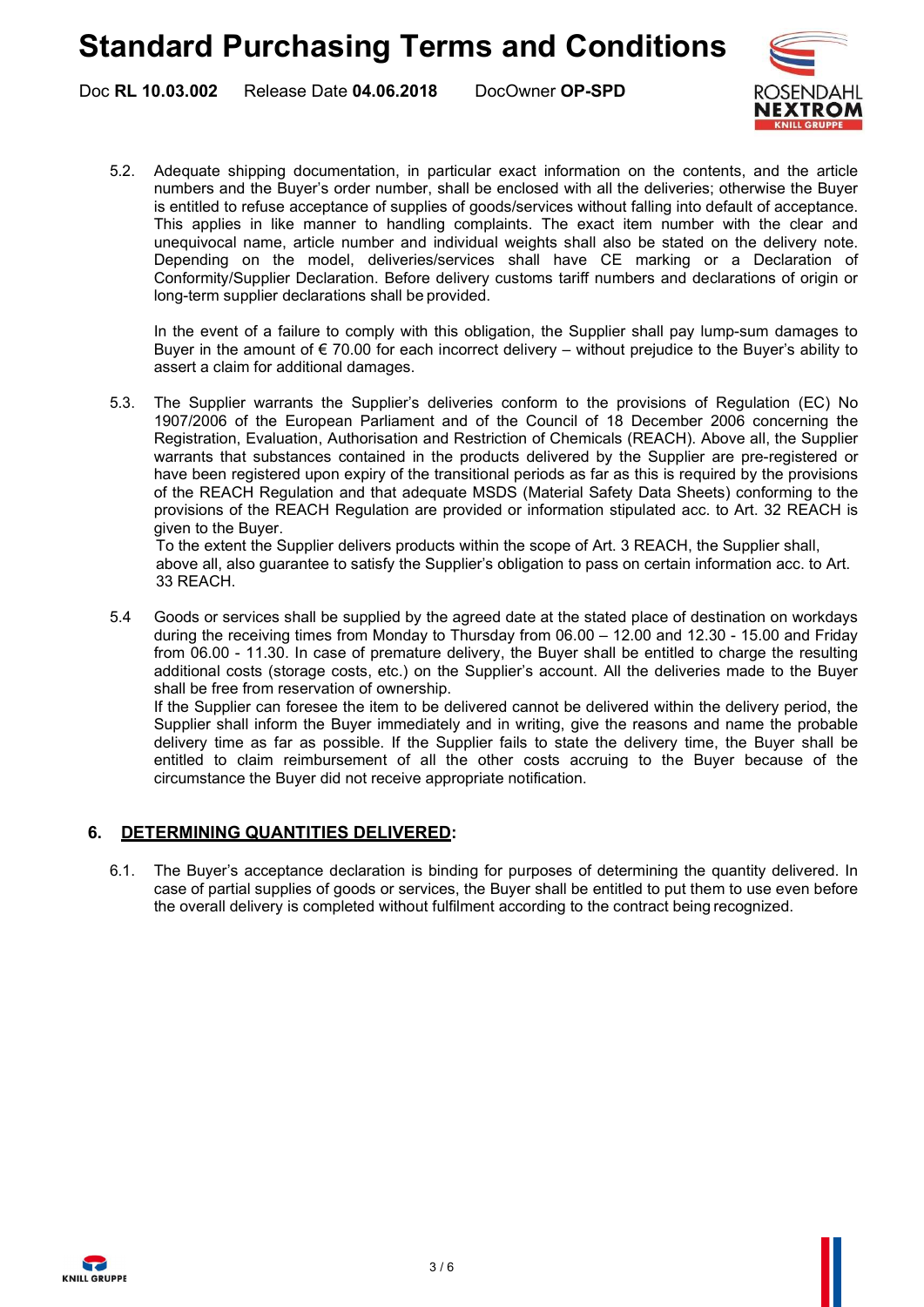# Standard Purchasing Terms and Conditions

Release Date 04.06.2018 DocOwner OP-SPD Doc RL 10.03.002



### 7. TERMINATION OF THE CONTRACTUAL RELATIONSHIP:

- 7.1. In principle, the contractual relationship terminates upon proper performance by both Parties. The Supplier cannot terminate the contractual relationship before complete performance.
- 7.2. The contract may however be terminated for good cause. Without limitation, good cause entitling the Buyer to terminate the contractual relationship prematurely includes the following:
	- Non-fulfilment of the agreed delivery or service date independent of any grace period;
	- The fact the Buyer knows the Supplier will fully or partly be incapable of delivering in time;
	- Instigation of bankruptcy proceedings or proceedings against the Buyer's assets according to the Austrian Company Re-Organization Act (Unternehmensreorganisationsgesetz);
	- Refusal of an application for instigating bankruptcy proceedings because of a lack of assets;
	- Violation of the confidentiality agreement;
	- Infringement of the Buyer's intangible property rights

#### 8. WARRANTY/DAMAGES:

- 8.1 The Supplier shall be liable for all the defects of the Supplier's deliveries/services for two years from proper acceptance by the Buyer. In the event of partial deliveries, the warranty period shall start upon provision of the last partial service. In the event there are hidden defects, the period shall not start until this hidden defect becomes known. If the Buyer provides notice of a defect within this period, all warranty claims and claims to compensation for damages may be asserted for an additional two years from the date of such notice irrespective of the limitations period.
- 8.2. The Supplier shall warrant that the delivery/service fulfils the required specifications and/or has the characteristics and properties promised in the contract. Above all, the Supplier shall be obliged to comply with all the regulatory requirements when delivering the Supplier's goods. The delivery/service shall be to the state of the art while conforming to the applicable standard. Adequate marking conforming to EU Directives shall also be provided by the Supplier correctly and completely. If a product is not to the state of the art and/or the product presents a danger, the Supplier is required to provide appropriate notice/warning..
- 8.3. The Buyer shall not be obliged to immediately inspect the delivery/service upon delivery or provide immediate notification of defects (entrepreneurial notification of defects). It is sufficient to provide notice of defects within the warranty period.
- 8.4. In the event of a warranty claim, the Buyer shall be entitled to require free repair, replacement or subsequent delivery of the defective delivery/service at the Buyer's discretion, to have the defect repaired or have the delivery replaced by a third party or to immediately rescind the contract and require adequate rebate or refund of payments already made.
- 8.5. If the defect is remedied by the Supplier, the respective service period shall start again for the entire supply of goods or services affected by the defect upon acceptance of the repair/replacement by the Buyer.
- 8.6. In addition to the warranty claims described above, the Supplier shall be liable for all the damage accruing to the Buyer due to belated and/or defective delivery/service provided by the Supplier or the Supplier's agents.

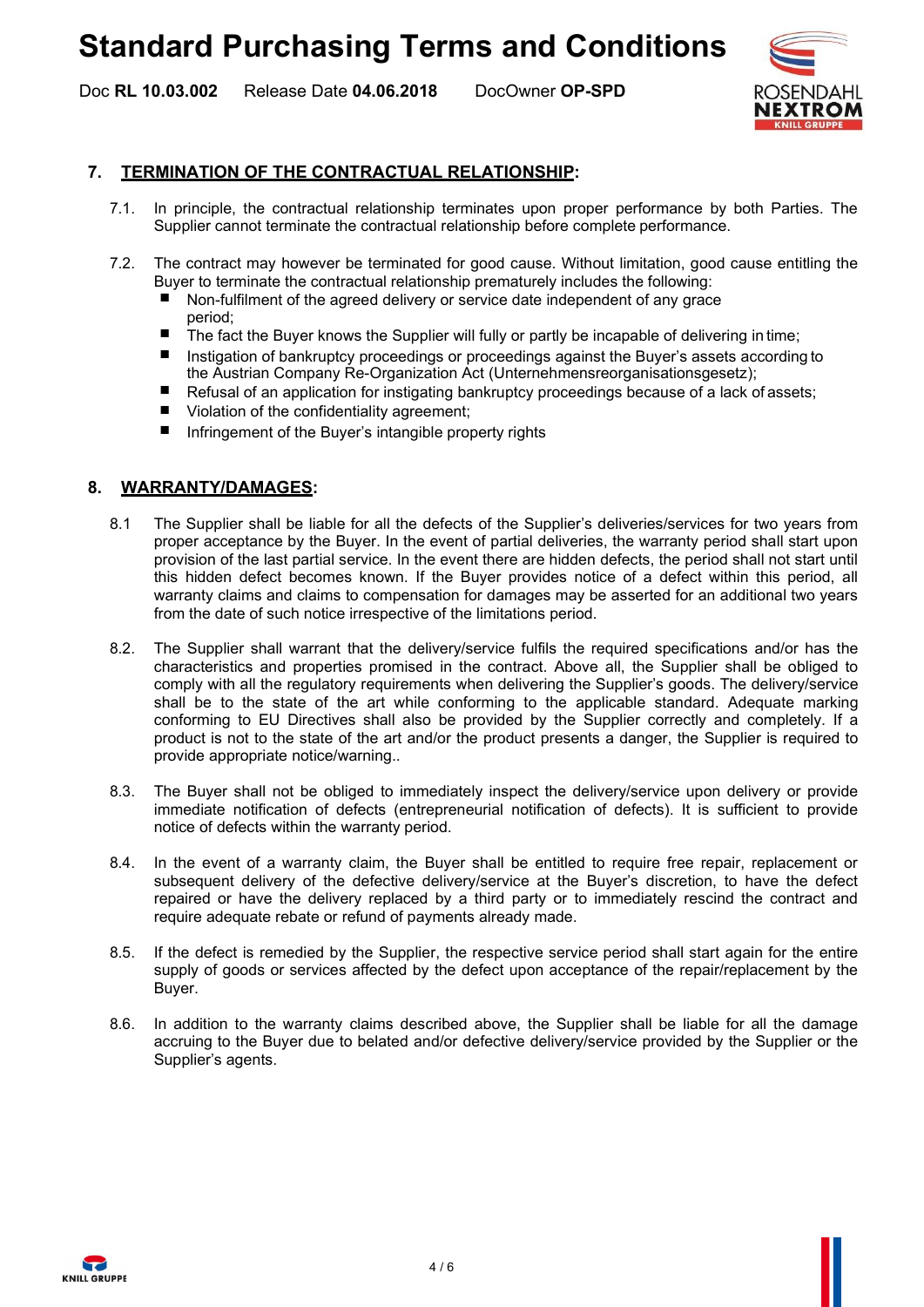Release Date 04.06.2018 DocOwner OP-SPD Doc RL 10.03.002



8.7. In the event of a default of delivery, the Supplier shall, up to complete delivery/performance, be obliged to pay a penalty in the amount of 1% of the total value of goods per day of default or part thereof limited however to a maximum of 10% of the total value of the goods. This is without prejudice to the ability to assert a claim for additional damages. If delay exceeds two weeks, the contract can be rescinded by the Buyer without giving reasons. The penalty due up to that moment and possible other costs relating to damages shall be borne by the Supplier.

# 9. INTANGIBLE PROPERTY RIGHTS:

9.1. All plans, sketches, cost estimates, technical documents that may be part of the offer, sample catalogues, figures and pictures the Buyer provides to the Supplier so that the Supplier can fulfil the Supplier's contractual obligations remain material and intellectual property of the Buyer. These items cannot be used by the Supplier outside of the business relationship between the Buyer and Supplier without express approval. Making these items accessible to third parties or passing them on to third parties is explicitly prohibited. After the order has been carried out, such items must be returned to the Buyer free of charge or returned along with the delivery.

# 10. CONFIDENTIALITY:

10.1. The contracting parties pledge to maintain strict confidentiality with regard to all mutual trade and business secrets that are made known during the contractual relationship.

## 11. LEGAL SUCCESSION:

11.1. All the contractual stipulations shall be transferred to single or total legal successors.

#### 12. BUSINESS LIABILITY INSURANCE:

12.1. The Supplier shall be obliged to maintain business liability insurance appropriate in relation to the order volume and provision of the delivery or service. The existence of this insurance shall, upon the Buyer's request, be verified to the Buyer by presenting an acknowledgement of the insurance.

## 13. FORCE MAJEURE:

13.1. Force majeure denotes events that come from outside, are unforeseeable and cannot be averted by taking reasonable precautions. If suppliers or transporting companies fail to keep deadlines, this is by no means a force majeure event. This applies in like manner to any potential labour disputes.

## 14. SEVERABILITY CLAUSE:

14.1. If individual clauses of the Standard Purchasing Terms and Conditions as well as of the contractual relationship are ineffective or void, the validity of all remaining provisions shall not be affected thereby. Ineffective clauses will automatically be replaced by clauses coming as close to the economic purpose of the ineffective clause as possible. In this context, it is particularly important to take the purpose and intent of the contract into account.